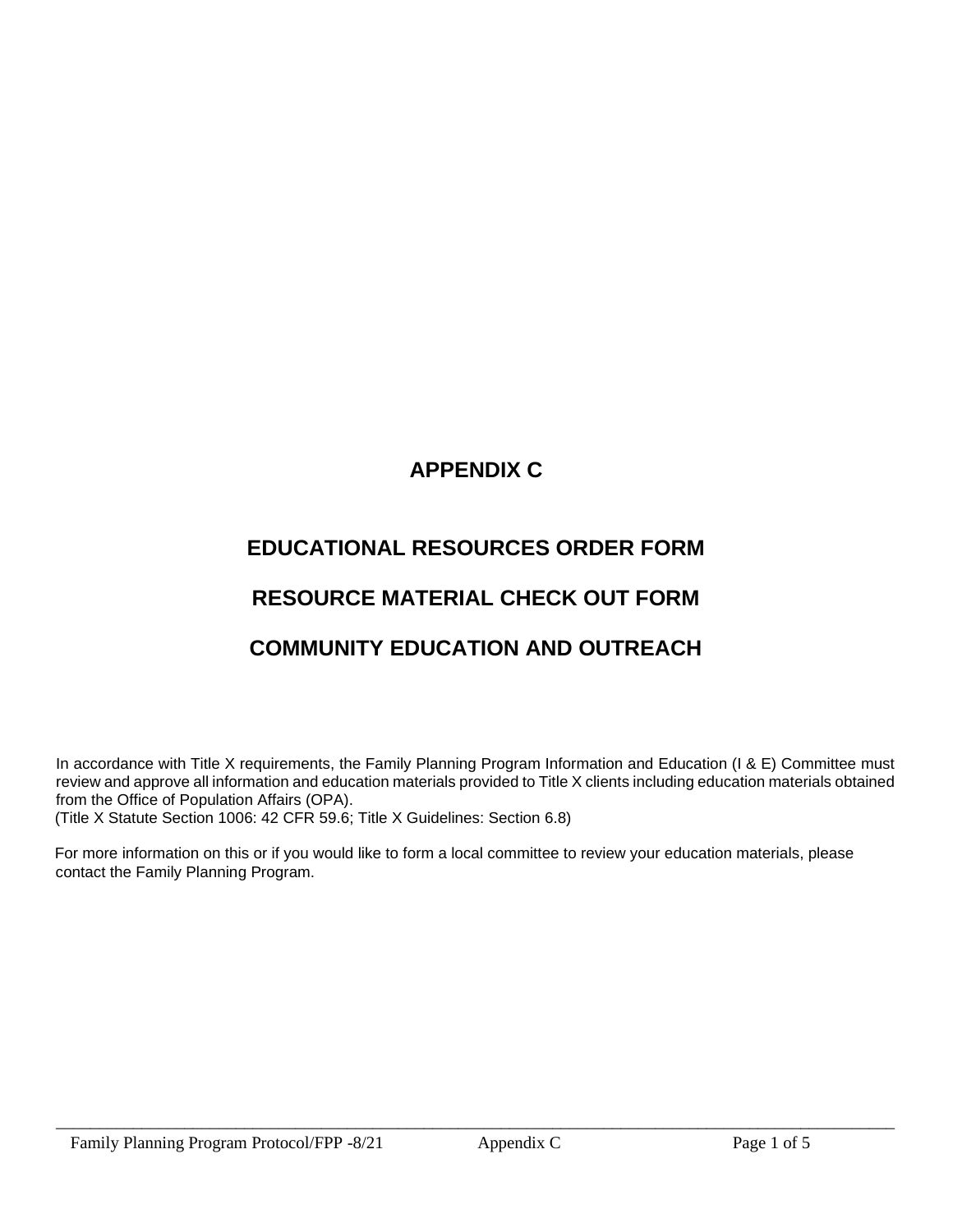## **NEW MEXICO DEPARMENT OF HEALTH FAMILY PLANNING PROGRAM EDUCATIONAL RESOURCES ORDER FORM**

| <b>Contact Person:</b>   | Date: |  |
|--------------------------|-------|--|
| Agency Name:             |       |  |
| <b>Shipping Address:</b> |       |  |

### **Please Return All Order Forms Via Fax: (505) 476-8898 only**

- Please note that all resources listed below are bundled in packs of 50.
- Please complete the form below by listing the quantity of bundles you would like to order in the appropriate column indicating the language of the item.
	- o For example: If you would like 1 bundle of STD Myths in English and 1 bundle in Spanish, you would list "1" under the column marked English, and "1" under the column marked Spanish, across from the STD Myths listing.

| Resource:                                                  | English (# of<br>bundles) | Spanish (# of<br>bundles) | <b>Filled by</b><br>FPP: |
|------------------------------------------------------------|---------------------------|---------------------------|--------------------------|
| 9 Signs of a Healthy Relationship                          |                           |                           |                          |
| 10 Warning Signs of an Abusive<br>Relationship (Palm Card) |                           |                           |                          |
| A Quick Guide to Confidentiality (Palm Card)               |                           |                           |                          |
| <b>Birth Control Options (Tear Sheet)</b>                  |                           |                           |                          |
| Chlamydia                                                  |                           |                           |                          |
| <b>Emergency Contraception</b>                             |                           |                           |                          |
| Know Your Relationship Rights (Rack Card)                  |                           |                           |                          |
| NM DOH Family Planning Program (Palm card)                 |                           |                           |                          |
| <b>Pregnancy Facts</b>                                     |                           |                           |                          |
| Sex Myths                                                  |                           |                           |                          |
| <b>STD Myths</b>                                           |                           |                           |                          |
| Vaginitis                                                  |                           |                           |                          |
| What Is Consent? Preventing Sexual Assault                 |                           |                           |                          |

### For FPP Use Only

\_\_\_\_\_\_\_\_\_\_\_\_\_\_\_\_\_\_\_\_\_\_\_\_\_\_\_\_\_\_\_\_\_\_\_\_\_\_\_\_\_\_\_\_\_\_\_\_\_\_\_\_\_\_\_\_\_\_\_\_\_\_\_\_\_\_\_\_\_\_\_\_\_\_\_\_\_\_\_\_\_\_\_\_\_\_\_\_\_\_\_\_\_\_\_\_\_\_

Date Order Received: Date Order Filled: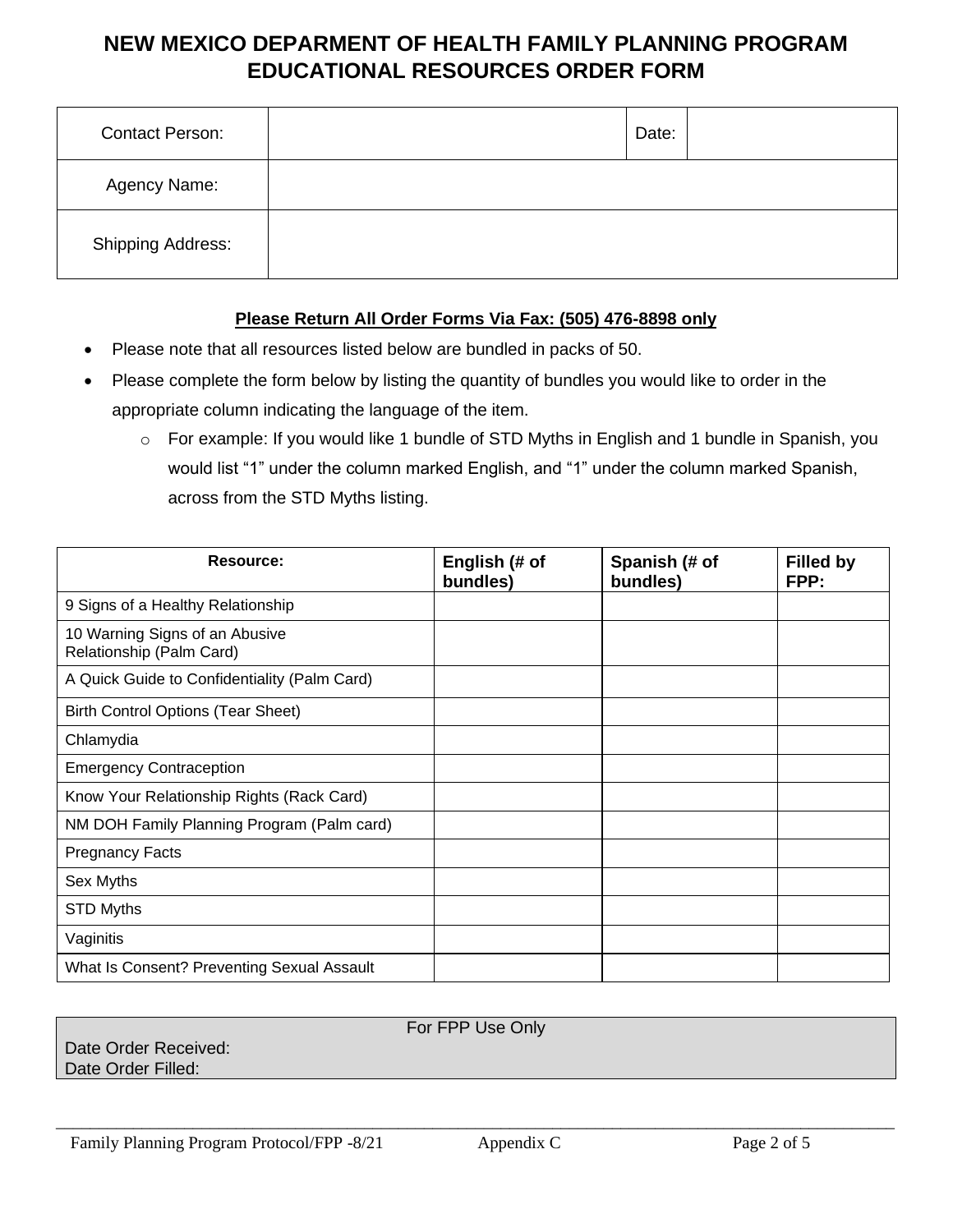## **RESOURCE MATERIAL CHECK OUT FORM**

| To:      | New Mexico Department of Health Family Planning Program |                      |  |
|----------|---------------------------------------------------------|----------------------|--|
| Fax:     | 505-476-8898                                            |                      |  |
| From:    |                                                         | (Name)               |  |
|          |                                                         | (Organization)       |  |
|          |                                                         | (Phone number/email) |  |
| Date:    |                                                         |                      |  |
| Subject: | <b>Resource Material Checkout</b>                       |                      |  |

### **I am checking out the following resource(s) from the Family Planning Resource Library:**

| <b>Title of Publication</b> | Type (video, book,<br>curriculum) | Quantity |
|-----------------------------|-----------------------------------|----------|
|                             |                                   |          |
|                             |                                   |          |
|                             |                                   |          |
|                             |                                   |          |
|                             |                                   |          |

**I agree to return these materials by the following date: \_\_\_\_\_\_\_\_\_\_\_\_\_\_\_\_\_\_\_\_\_\_\_\_\_\_\_\_\_\_\_\_\_\_**

**Please list the city, organization, and population (e.g. age group) with whom these materials will be used:**

**\_\_\_\_\_\_\_\_\_\_\_\_\_\_\_\_\_\_\_\_\_\_\_\_\_\_\_\_\_\_\_\_\_\_\_\_\_\_\_\_\_\_\_\_\_\_\_\_\_\_\_\_\_\_\_\_\_\_\_\_\_\_\_\_\_\_\_\_\_\_\_\_\_\_\_\_\_\_\_\_\_**

**I agree to return these materials either in person or via UPS or Federal Express, insured for replacement value. I agree to replace these materials if they are not returned or returned damaged.**

\_\_\_\_\_\_\_\_\_\_\_\_\_\_\_\_\_\_\_\_\_\_\_\_\_\_\_\_\_\_\_\_\_\_\_\_\_\_\_\_\_\_\_\_\_\_\_\_\_\_\_\_\_\_\_\_\_\_\_\_\_\_\_\_\_\_\_\_\_\_\_\_\_\_\_\_\_\_\_\_\_\_\_\_\_\_\_\_\_\_\_\_\_\_\_\_\_\_

**Signature**

Family Planning Program Protocol/FPP -8/21 Appendix C Page 3 of 5

**\_\_\_\_\_\_\_\_\_\_\_\_\_\_\_\_\_\_\_\_\_\_\_\_\_\_\_\_\_\_\_\_\_\_\_\_\_\_\_\_\_**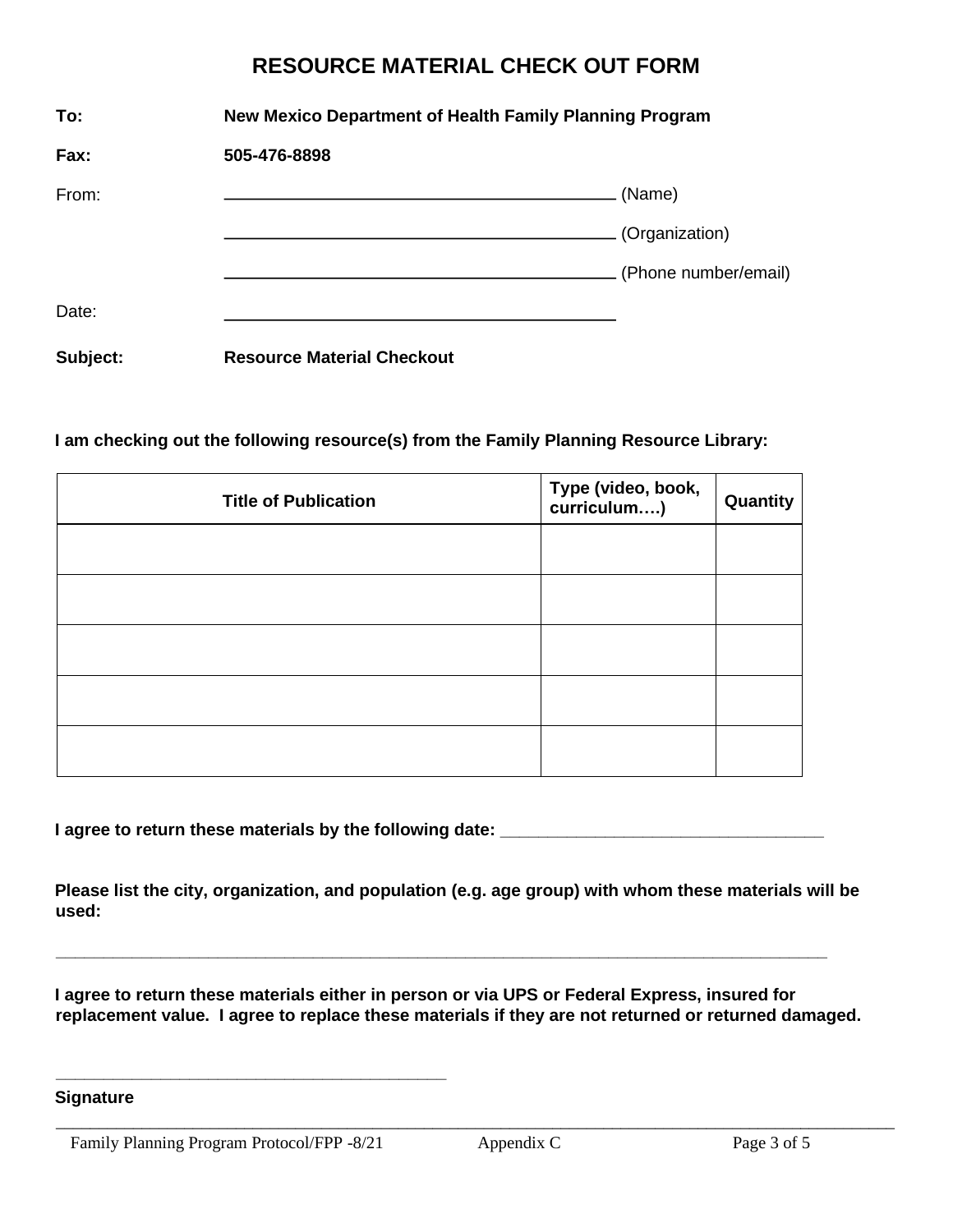## **BOOKS, MANUALS, and DVDs**

## **16 AND PREGNANT Season 2** – (DVD, 2-disc)

An Original MTV Documentary Series on Teen Pregnancy The National Campaign to Prevent Teen and Unplanned Pregnancy

## **16 AND PREGNANT Season 3** – (DVD, 2-disc)

An Original MTV Documentary Series on Teen Pregnancy The National Campaign to Prevent Teen and Unplanned Pregnancy

### **9INE** – (DVD, 1-disc)

An Original Series about Teen Pregnancy and the Nine Month Journey between Childhood and Adulthood The National Campaign to Prevent Teen and Unplanned Pregnancy

### **PREGNANT: Preventing Teen Pregnancy** – (DVD)

Safe Teen New Mexico, Christopher Productions

### **ABSTINENCE COMES TO ALBUQUERQUE** – (DVD)

Stuart Television Productions (2007)

### **SEX MYTHS** – (DVD)

To be used in conjunction with "Sex Myths" brochure ETR Associates

### **THE TEEN YEARS EXPLAINED- A GUIDE TO HEALTHY ADOLESCENT DEVELOPMENT** – (Book)

Clea McNeely, MA, DrPH and Jayne Blanchard

\_\_\_\_\_\_\_\_\_\_\_\_\_\_\_\_\_\_\_\_\_\_\_\_\_\_\_\_\_\_\_\_\_\_\_\_\_\_\_\_\_\_\_\_\_\_\_\_\_\_\_\_\_\_\_\_\_\_\_\_\_\_\_\_\_\_\_\_\_\_\_\_\_\_\_\_\_\_\_\_\_\_\_\_\_\_\_\_\_\_\_\_\_\_\_\_\_\_